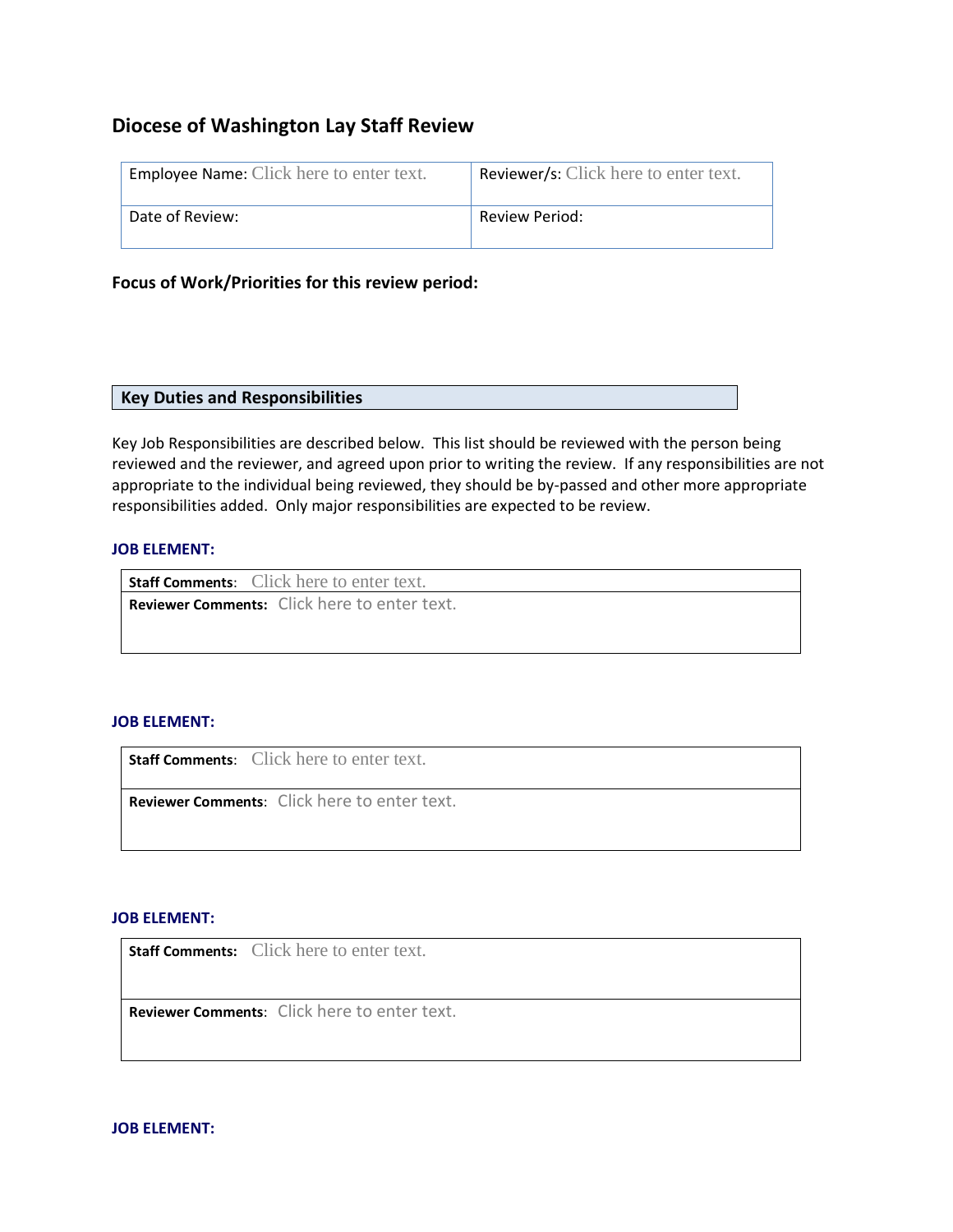**Staff Comments:**

**Reviewer Comments**: Click here to enter text.

#### **JOB ELEMENT:**

**Staff Comments:** Click here to enter text.

**Reviewer Comments:** Click here to enter text.

#### **PROFESSIONAL GROWTH and SELF-CARE:**

**Staff Comments:** Click here to enter text.

**Reviewer Comments**: Click here to enter text.

#### **Other Key Duty:**

Staff Comments: Click here to enter text.

Reviewer Comments: Click here to enter text.

#### **Summary of impact of employee's work during the review period**:

Click here to enter text.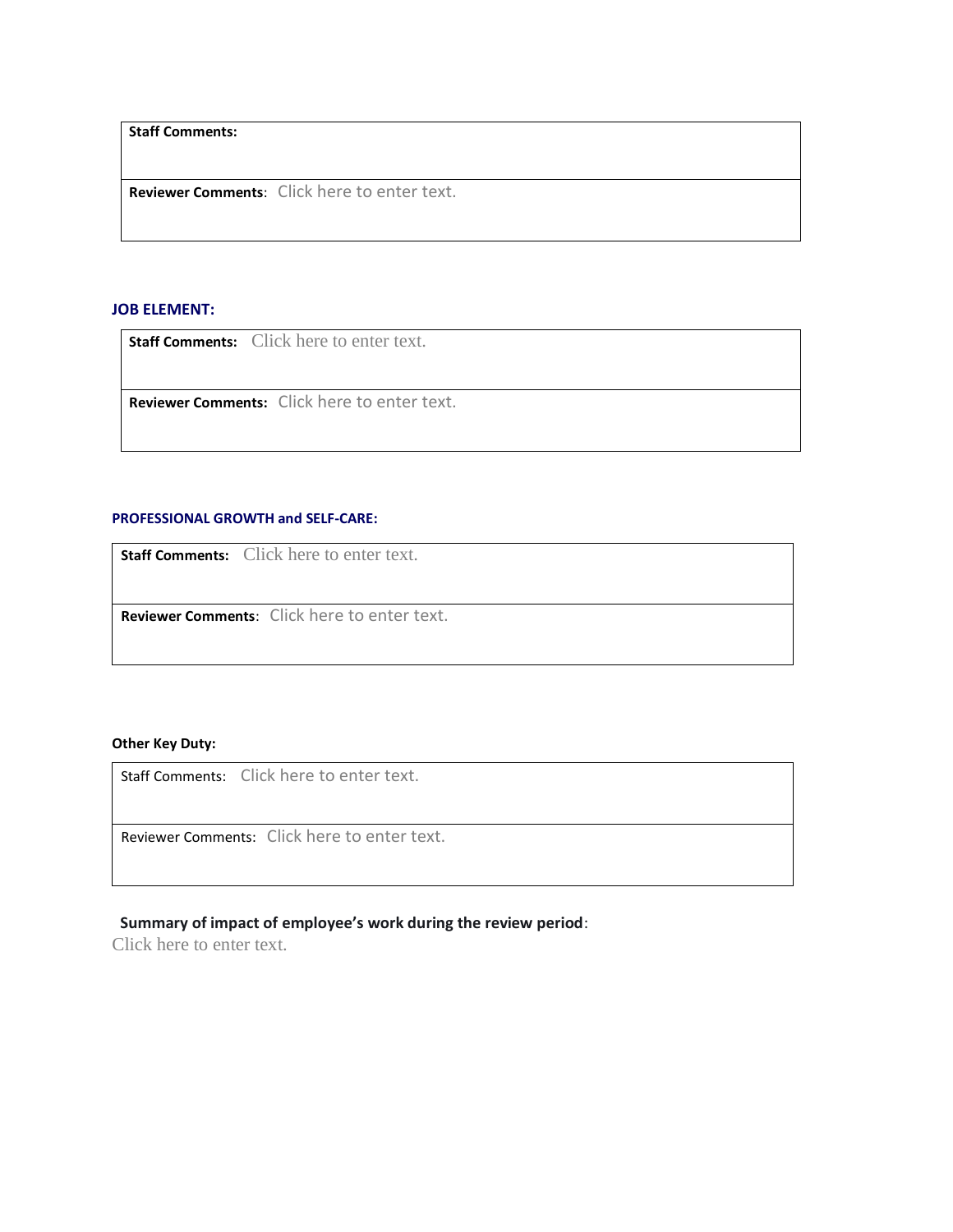## **SECTION 2: Episcopal Diocese of Washington Professional Attributes Assessment**

Staff often is viewed as standard bearers of the professional behaviors desired in parishes and institutions. To ensure that we are mindful of these in daily practice, please assess how well you believe you exhibit these.

| <b>Attribute</b>                          | <b>Description</b>                                                                                                                                                                                                                                                | <b>Rating</b> |
|-------------------------------------------|-------------------------------------------------------------------------------------------------------------------------------------------------------------------------------------------------------------------------------------------------------------------|---------------|
| Communication-<br><b>Oral and Written</b> | Uses language appropriate for audience. Articulates information and<br>ideas in clear and concise manner. Is persuasive without being<br>argumentative. Checks spelling and grammar. Presents information in<br>appropriately structured format.                  |               |
| Communication-<br>Listening               | Maintains eye contact, asks clarifying questions, and repeats key<br>information. Allows others to finish thoughts before responding. Asks for<br>time to process information when needed.                                                                        |               |
| Project<br>Management                     | Identifies component tasks and timelines. Ensures project objectives are<br>met. Maintains communication with those assigned component tasks,<br>ensuring they understand assigned tasks and deadlines.                                                           |               |
| Judgment                                  | Demonstrates mature, professional judgment and reason in decision-<br>making. Is able to make and act upon decisions. Maintains confidentiality<br>and uses discretion in communications. Exhibits emotional and social<br>maturity in professional interactions. |               |
| Initiative                                | Generates ideas for improved functioning and efficiencies. Is able to<br>work independently.                                                                                                                                                                      |               |
| <b>Problem Solving</b>                    | Identifies root causes of problems. Researches related issues and<br>generates possible solutions.                                                                                                                                                                |               |
| <b>Team Orientation</b>                   | Collaborates with others appropriately. Is able to both lead and follow.<br>Offers assistance and works to maintain positive working relations.<br>Works for good of all.                                                                                         |               |
| <b>Adaptability</b>                       | Keeps pace with change and maintains awareness of trends and<br>innovations in area of responsibility. Is able to adjust to alternate<br>scenarios. Develops Plan B and C as needed for task/project completion.                                                  |               |
| <b>Resilience</b>                         | Is tenacious and courageous when faced with obstacles and unexpected<br>challenges. Paces oneself so that sufficient resources and energy are<br>available to complete work.                                                                                      |               |
| <b>Timeliness</b>                         | Arrive to work and meetings on time and prepared. Communicates<br>information in timely manner. Provides information to others with<br>appropriate lead time.                                                                                                     |               |

*C - Consistently F – Frequently O – Occasionally R- Rarely NA – Not Applicable*

Staff Comments:

Reviewer Comments: Click here to enter text.